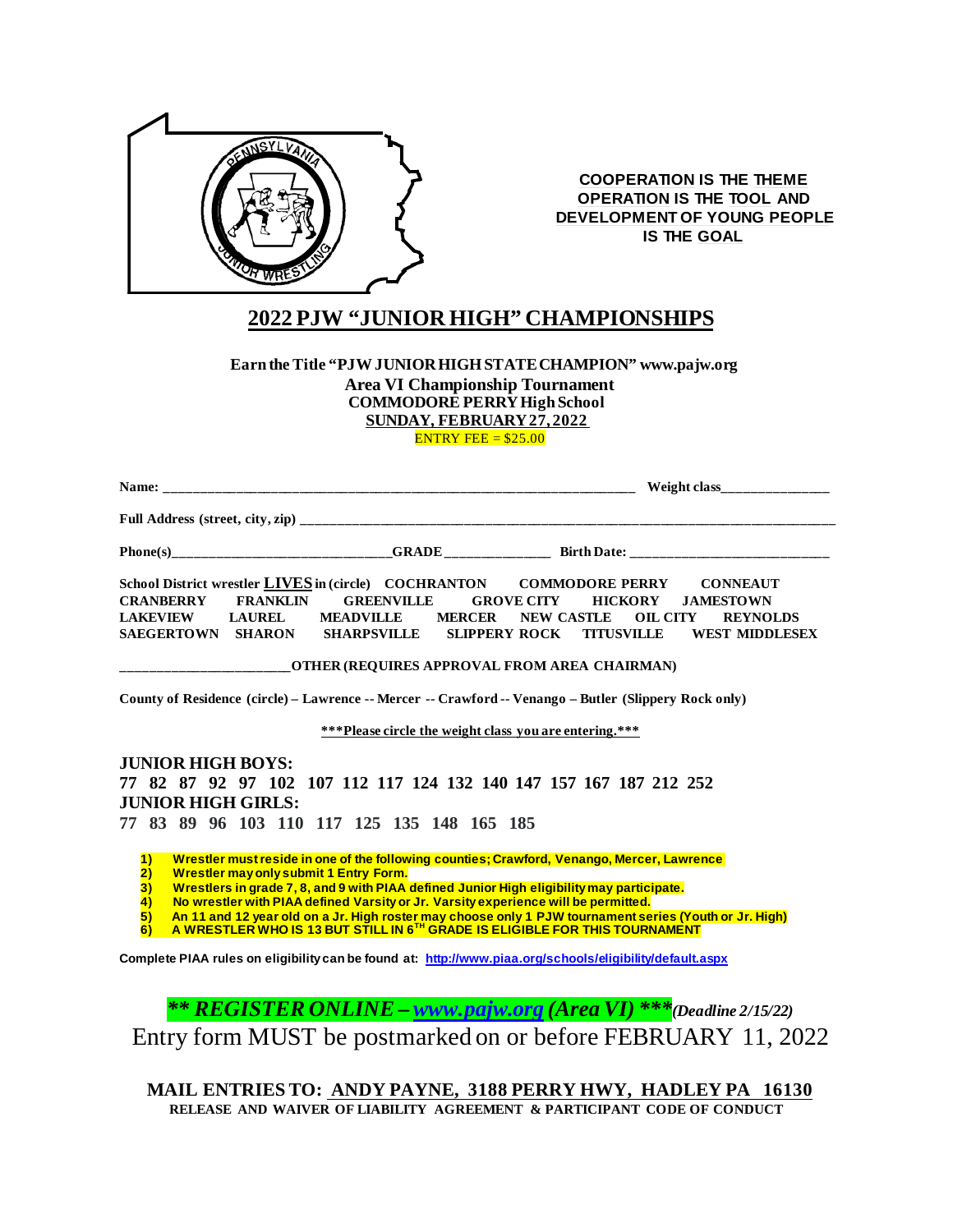I,  $\frac{1}{2}$ , acknowledge that I have voluntarily applied to participate in the Pennsylvania

#### (Entrants full name)

Junior Wrestling (PJW) Tournament. I am aware that these activities may be hazardous and that I could be seriously injured. I am voluntarily participating with knowledge of the danger involved, and agree to assume any and all risks of bodily injury, or death, whether those risks are known or unknown.

I verify this statement by placing my initials here: Parent or Guardian's initials:

As consideration for being permitted by PJW, and any owner, administrator, tournament director, chairperson of the premises holding any of the events, to participate in these activities and use the premises and facilities, I forever release PJW or any Lessor or any PJW affiliated organization, and their respective directors, officers, employees, volunteers, agents, contractors, and representatives (collectively "Releasees") from any and all actions, claims, or demands that I, my assignees, heirs, distributees, guardians, next of kin, spouse and legal representatives now have, or may have in the future, for injury, death, or property damage, related to (i) my participation in these activities, (ii) the negligence or other acts, whether directly connected to these activities or not, and however caused, by any Releasee, or(iii) the condition of the premises where these activities occur, whether or not I am then participating in the activities. I also agree that I, my assignees, heirs, distributees, guardians, next of kin, spouse and legal representatives will not make a claim against, sue, or attach the property of any Releasee in connection with any of the matters covered by the foregoing release.

I have carefully read this agreement and fully understand its contents. I am aware this is a release of liability and a contract between myself and PJW, and the lessors, and sign it of my own free will. When Signed by Parent or Guardian: I recognize the dangers of the activities and the significance of this Release and Waiver were explained to the Participant and that the Participant understood them, or I, as parent of the Participant, understand them.

While participating in PJW activities, the Participant will be supervised by

(Coach or Parent's name)

I understand the Tournament Director, under the guidance of the PJW rules and administration, may withdraw our son/daughter from any Tournament if he/she is involved in behavior or activity deemed to be detrimental to the health, safety or welfare of other participants, spectators, tournament staff, or tournament sites; or if involved in actions considered to be detrimental to the goals and objectives of PJW or in violation of the PJW Code of Conduct. We have read and agree with the tournament rules as listed on the information page.

\_\_\_\_\_\_\_\_\_\_\_\_\_\_\_\_\_\_\_\_\_\_\_\_\_\_\_\_\_\_\_\_\_\_\_\_\_ \_\_\_\_\_\_\_\_\_\_\_\_\_\_\_\_\_\_\_\_\_\_\_ Parent/ Guardian Signature Date Signed

\_\_\_\_\_\_\_\_\_\_\_\_\_\_\_\_\_\_\_\_\_\_\_\_\_\_\_\_\_\_\_\_\_\_\_\_\_ \_\_\_\_\_\_\_\_\_\_\_\_\_\_\_\_\_\_\_\_\_\_\_ Contestant Signature Date Signed